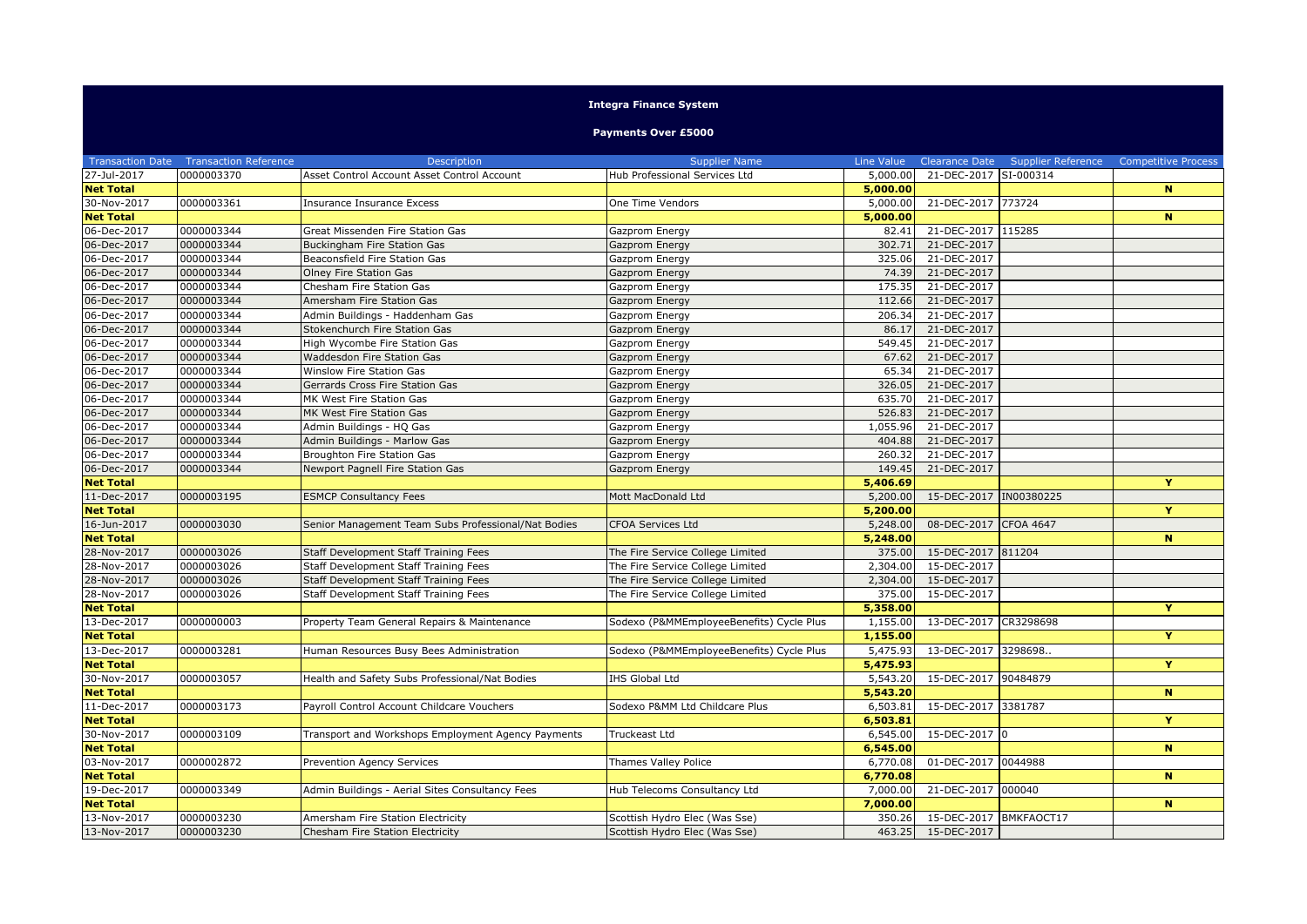| 13-Nov-2017      | 0000003230 | Great Missenden Fire Station Electricity            | Scottish Hydro Elec (Was Sse)    | 126.01    | 15-DEC-2017            |                              |                         |
|------------------|------------|-----------------------------------------------------|----------------------------------|-----------|------------------------|------------------------------|-------------------------|
| 13-Nov-2017      | 0000003230 | Admin Buildings - Haddenham Electricity             | Scottish Hydro Elec (Was Sse)    | 186.34    | 15-DEC-2017            |                              |                         |
| 13-Nov-2017      | 0000003230 | Admin Buildings - Marlow Electricity                | Scottish Hydro Elec (Was Sse)    | 762.47    | 15-DEC-2017            |                              |                         |
| 13-Nov-2017      | 0000003230 | Transport and Workshops Electricity                 | Scottish Hydro Elec (Was Sse)    | 203.85    | 15-DEC-2017            |                              |                         |
| 13-Nov-2017      | 0000003230 | MK West Fire Station Electricity                    | Scottish Hydro Elec (Was Sse)    | 648.19    | 15-DEC-2017            |                              |                         |
| 13-Nov-2017      | 0000003230 | MK West Fire Station Electricity                    | Scottish Hydro Elec (Was Sse)    | 716.50    | 15-DEC-2017            |                              |                         |
| 13-Nov-2017      | 0000003230 | <b>Brill Fire Station Electricity</b>               | Scottish Hydro Elec (Was Sse)    | 166.54    | 15-DEC-2017            |                              |                         |
| 13-Nov-2017      | 0000003230 | High Wycombe Fire Station Electricity               | Scottish Hydro Elec (Was Sse)    | 723.45    | 15-DEC-2017            |                              |                         |
| 13-Nov-2017      | 0000003230 | Beaconsfield Fire Station Electricity               | Scottish Hydro Elec (Was Sse)    | 518.11    | 15-DEC-2017            |                              |                         |
| 13-Nov-2017      | 0000003230 | Gerrards Cross Fire Station Electricity             | Scottish Hydro Elec (Was Sse)    | 615.04    | 15-DEC-2017            |                              |                         |
| 13-Nov-2017      | 0000003230 | Admin Buildings - Unit 7 Electricity                | Scottish Hydro Elec (Was Sse)    | 1,247.50  | 15-DEC-2017            |                              |                         |
| 13-Nov-2017      | 0000003230 | <b>Buckingham Fire Station Electricity</b>          | Scottish Hydro Elec (Was Sse)    | 537.60    | 15-DEC-2017            |                              |                         |
| 13-Nov-2017      | 0000003230 | Buckingham Fire Station Electricity                 | Scottish Hydro Elec (Was Sse)    | 229.29    | 15-DEC-2017            |                              |                         |
| 13-Nov-2017      | 0000003230 | Princes Risborough Station Electricity              | Scottish Hydro Elec (Was Sse)    | 220.34    | 15-DEC-2017            |                              |                         |
| <b>Net Total</b> |            |                                                     |                                  | 7,714.74  |                        |                              | Y                       |
| 14-Dec-2017      | 0000003343 | Amersham Fire Station Electricity                   | Scottish Hydro Elec (Was Sse)    | 341.91    | 21-DEC-2017            | BMKFALGPSNOV17               |                         |
| 14-Dec-2017      | 0000003343 | Chesham Fire Station Electricity                    | Scottish Hydro Elec (Was Sse)    | 535.30    | 21-DEC-2017            |                              |                         |
| 14-Dec-2017      | 0000003343 | Buckingham Fire Station Electricity                 | Scottish Hydro Elec (Was Sse)    | 250.30    | 21-DEC-2017            |                              |                         |
| 14-Dec-2017      | 0000003343 | Buckingham Fire Station Electricity                 | Scottish Hydro Elec (Was Sse)    | 631.23    | 21-DEC-2017            |                              |                         |
| 14-Dec-2017      | 0000003343 | Admin Buildings - Unit 7 Electricity                | Scottish Hydro Elec (Was Sse)    | 1,340.39  | 21-DEC-2017            |                              |                         |
| 14-Dec-2017      | 0000003343 | Gerrards Cross Fire Station Electricity             | Scottish Hydro Elec (Was Sse)    | 694.36    | 21-DEC-2017            |                              |                         |
| 14-Dec-2017      | 0000003343 | Beaconsfield Fire Station Electricity               | Scottish Hydro Elec (Was Sse)    | 558.47    | 21-DEC-2017            |                              |                         |
| 14-Dec-2017      | 0000003343 | Stokenchurch Fire Station Electricity               | Scottish Hydro Elec (Was Sse)    | 371.98    | 21-DEC-2017            |                              |                         |
| 14-Dec-2017      | 0000003343 | High Wycombe Fire Station Electricity               | Scottish Hydro Elec (Was Sse)    | 782.33    | 21-DEC-2017            |                              |                         |
| 14-Dec-2017      | 0000003343 | Winslow Fire Station Electricity                    | Scottish Hydro Elec (Was Sse)    | 211.15    | 21-DEC-2017            |                              |                         |
| 14-Dec-2017      | 0000003343 | MK West Fire Station Electricity                    | Scottish Hydro Elec (Was Sse)    | 854.82    | 21-DEC-2017            |                              |                         |
| 14-Dec-2017      | 0000003343 | MK West Fire Station Electricity                    | Scottish Hydro Elec (Was Sse)    | 648.35    | 21-DEC-2017            |                              |                         |
| 14-Dec-2017      | 0000003343 | Transport and Workshops Electricity                 | Scottish Hydro Elec (Was Sse)    | 250.02    | 21-DEC-2017            |                              |                         |
| 14-Dec-2017      | 0000003343 | Admin Buildings - Marlow Electricity                | Scottish Hydro Elec (Was Sse)    | 772.94    | 21-DEC-2017            |                              |                         |
| 14-Dec-2017      | 0000003343 | Admin Buildings - Haddenham Electricity             | Scottish Hydro Elec (Was Sse)    | 204.38    | 21-DEC-2017            |                              |                         |
| <b>Net Total</b> |            |                                                     |                                  | 8,447.93  |                        |                              | Y                       |
| 13-Nov-2017      | 0000003225 | Transport and Workshops Diesel Oil - Gas Oil        | WFL (UK) Ltd Hall Fuels          | 8,348.76  | 15-DEC-2017 109699166  |                              |                         |
| <b>Net Total</b> |            |                                                     |                                  | 8,348.76  |                        |                              | Y                       |
| 15-Dec-2017      | 0000003324 | Transport and Workshops Vehicle Installation        | WFL (UK) Ltd Hall Fuels          | 8,508.60  | 21-DEC-2017            | 109788609                    |                         |
| <b>Net Total</b> |            |                                                     |                                  | 8,508.60  |                        |                              | Ÿ                       |
| 02-Nov-2017      | 0000003268 | Transport and Workshops Car Leasing                 | Lombard Customer Service         | 1,610.18  | 15-DEC-2017            | LAFGCL00077                  |                         |
| 02-Nov-2017      | 0000003268 | Transport and Workshops Car Leasing                 | Lombard Customer Service         | 1,610.18  | 15-DEC-2017            |                              |                         |
| 02-Nov-2017      | 0000003268 | Transport and Workshops Car Leasing                 | Lombard Customer Service         | 1,610.18  | 15-DEC-2017            |                              |                         |
| 02-Nov-2017      | 0000003268 | Transport and Workshops Car Leasing                 | Lombard Customer Service         | 1,610.18  | 15-DEC-2017            |                              |                         |
| 02-Nov-2017      | 0000003268 | Transport and Workshops Car Leasing                 | Lombard Customer Service         | 1,610.18  | 15-DEC-2017            |                              |                         |
| 02-Nov-2017      | 0000003268 | Transport and Workshops Operational Leased Vehicles | Lombard Customer Service         | 1,610.18  | 15-DEC-2017            |                              |                         |
| <b>Net Total</b> |            |                                                     |                                  | 9,661.08  |                        |                              | Ÿ                       |
| 11-Nov-2017      | 0000002915 | Staff Development Staff Training Fees               | The Fire Service College Limited | 12,090.00 | 01-DEC-2017 811030     |                              |                         |
| <b>Net Total</b> |            |                                                     |                                  | 12,090.00 |                        |                              | Y                       |
| 13-Dec-2017      | 0000003318 | Asset Control Account Asset Control Account         | Montagu Evans Llp                | 14,756.96 | 21-DEC-2017 VA180777   |                              |                         |
| <b>Net Total</b> |            |                                                     |                                  | 14,756.96 |                        |                              | Ÿ                       |
| 07-Nov-2017      | 0000002742 | <b>ICT Main Communications</b>                      | Updata Infrastructure Uk         | 18,951.98 | 08-DEC-2017 6092010791 |                              |                         |
| <b>Net Total</b> |            |                                                     |                                  | 18,951.98 |                        |                              | $\overline{\mathbf{Y}}$ |
| 30-Nov-2017      | 0000003237 | Payroll Control Account Payroll Control Account     | <b>BCC Pension Fund</b>          | 19,088.46 |                        | 15-DEC-2017 LGPSEEBMKFANOV17 |                         |
| <b>Net Total</b> |            |                                                     |                                  | 19,088.46 |                        |                              | $\mathbf N$             |
| 01-Dec-2017      | 0000003103 | Admin Buildings - Unit 7 Rents and Hire of Premises | WE BLACK LTD                     | 20,000.00 | 08-DEC-2017 1217A      |                              |                         |
| <b>Net Total</b> |            |                                                     |                                  | 20,000.00 |                        |                              | $\mathbf N$             |
| 22-Nov-2017      | 0000003106 | Asset Control Account Asset Control Account         | Volkswagen Group Uk Ltd          | 28,845.71 |                        | 15-DEC-2017 17AUI0150669     |                         |
| 22-Nov-2017      | 0000003106 | Asset Control Account Asset Control Account         | Volkswagen Group Uk Ltd          | 55.00     | 15-DEC-2017            |                              |                         |